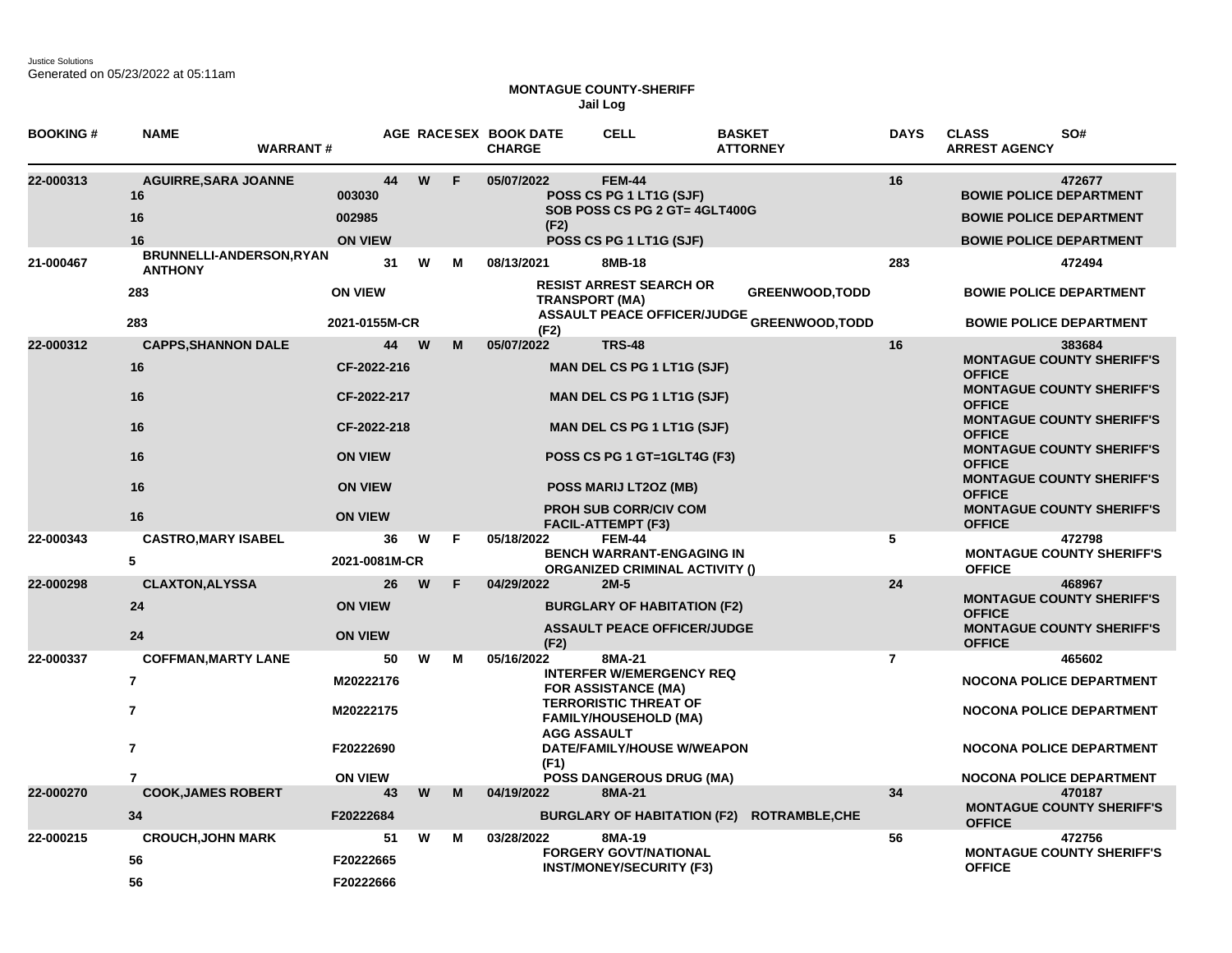|           | 56<br>56                                             | F22-6J4<br>CR22-00138                               |   |   | <b>FORGERY GOVT/NATIONAL</b><br><b>INST/MONEY/SECURITY (F3)</b><br><b>FORGERY GOVT/NATIONAL</b><br><b>INST/MONEY/SECURITY (F3)</b><br><b>FORGERY GOVT/NATIONAL</b><br><b>INST/MONEY/SECURITY (F3)</b> |                        |                | <b>MONTAGUE COUNTY SHERIFF'S</b><br><b>OFFICE</b><br><b>MONTAGUE COUNTY SHERIFF'S</b><br><b>OFFICE</b><br><b>MONTAGUE COUNTY SHERIFF'S</b><br><b>OFFICE</b> |
|-----------|------------------------------------------------------|-----------------------------------------------------|---|---|-------------------------------------------------------------------------------------------------------------------------------------------------------------------------------------------------------|------------------------|----------------|-------------------------------------------------------------------------------------------------------------------------------------------------------------|
| 22-000206 | <b>CRUM, DAWSON STEVE</b>                            | 51                                                  | W | M | 03/25/2022<br>8MB-21                                                                                                                                                                                  |                        | 59             | 384561                                                                                                                                                      |
|           | 59                                                   | 2022-0015M-CR                                       |   |   | <b>SURETY OFF BOND -POSS CS PG</b><br>1 GT 1 G LT 4 G (F3)                                                                                                                                            |                        |                | <b>MONTAGUE COUNTY SHERIFF'S</b><br><b>OFFICE</b>                                                                                                           |
| 22-000311 | <b>CUELLAR, JULIO JUANITO</b><br>18                  | 46<br>003031                                        | W | М | 05/05/2022<br>8M-14<br><b>POSS DANGEROUS DRUG (MA)</b>                                                                                                                                                | <b>ONEY, JEROMIE</b>   | 18             | 384586<br><b>BOWIE POLICE DEPARTMENT</b>                                                                                                                    |
|           | 18                                                   | m20222171                                           |   |   | <b>CRIMINAL TRESPASS (MB)</b>                                                                                                                                                                         | <b>ONEY, JEROMIE</b>   |                | <b>MONTAGUE COUNTY SHERIFF'S</b><br><b>OFFICE</b>                                                                                                           |
| 22-000289 | <b>CUNNINGHAM, ROBERT EARL</b><br>27                 | 32 <sub>2</sub><br>2020-0096-CR                     | W | M | 04/26/2022<br>8MB-18<br><b>MOTION TO REVOKE ASSAULT</b><br><b>FAM/HOUSE MEM IMPEDE</b>                                                                                                                | <b>RENFRO, ZACHARY</b> | 27             | 419423<br><b>BOWIE POLICE DEPARTMENT</b>                                                                                                                    |
|           | 27                                                   | 2021-0177M-CR                                       |   |   | <b>BREATH/CIRCULAT (F3)</b><br><b>MOTION TO REVOKE POSS CS PG</b><br>$1 <$ 1G (SJF)                                                                                                                   |                        |                | <b>BOWIE POLICE DEPARTMENT</b>                                                                                                                              |
| 22-000273 | DIFFENDERFER, JAMEY WADE                             | 40                                                  | W | М | 04/20/2022<br>8MB-19                                                                                                                                                                                  |                        | 33             | 455440                                                                                                                                                      |
|           | 33                                                   | <b>ON VIEW</b>                                      |   |   | MAN DEL CS PG 1 GT=4GLT200G<br>(F1)                                                                                                                                                                   | <b>ROTRAMBLE, CHE</b>  |                | <b>MONTAGUE COUNTY SHERIFF'S</b><br><b>OFFICE</b>                                                                                                           |
|           | 33                                                   | CM-2022-214                                         |   |   | <b>POSS DANGEROUS DRUG (MA)</b>                                                                                                                                                                       | <b>ROTRAMBLE, CHE</b>  |                | <b>MONTAGUE COUNTY SHERIFF'S</b><br><b>OFFICE</b>                                                                                                           |
|           | 33                                                   | CM-2022-213                                         |   |   | POSS CS PG 3 LT 28G (MA)                                                                                                                                                                              | <b>ROTRAMBLE, CHE</b>  |                | <b>MONTAGUE COUNTY SHERIFF'S</b><br><b>OFFICE</b>                                                                                                           |
|           | 33                                                   | CM-2022-215                                         |   |   | POSS MARIJ LT2OZ (MB)                                                                                                                                                                                 | ROTRAMBLE, CHE         |                | <b>MONTAGUE COUNTY SHERIFF'S</b><br><b>OFFICE</b>                                                                                                           |
|           | 33                                                   | <b>ON VIEW</b>                                      |   |   | POSS CS PG 1 GT=4GLT200G (F2) ROTRAMBLE, CHE                                                                                                                                                          |                        |                | <b>MONTAGUE COUNTY SHERIFF'S</b><br><b>OFFICE</b>                                                                                                           |
| 22-000203 | <b>DONOHUE, AMBER DISIREE</b><br>61                  | 43<br>2021-0115M-CR                                 | W | F | <b>FEM-44</b><br>03/23/2022<br>FTA-SOB-POSS CS PG 1 LT1G                                                                                                                                              |                        | 61             | 472286<br><b>MONTAGUE COUNTY SHERIFF'S</b><br><b>OFFICE</b>                                                                                                 |
| 22-000336 | <b>EDWARDS, STEPHANIE LOUISE</b><br><b>ALEXANDER</b> | 49                                                  | W | F | (SJF)<br>05/16/2022<br><b>FEM-44</b>                                                                                                                                                                  |                        | $\overline{7}$ | 381798                                                                                                                                                      |
|           | 7                                                    | 2013-0003M-CR-1-2                                   |   |   | <b>ORDER MODIFYING PROBATION</b><br><b>AND SENTENCE (F2)</b>                                                                                                                                          |                        |                | <b>MONTAGUE COUNTY SHERIFF'S</b><br><b>OFFICE</b>                                                                                                           |
| 22-000285 | <b>FRIE, WENDELL</b><br>28<br>28                     | 60<br>2014-0021M-CR<br>#22-1011                     | W | M | 04/25/2022<br>8MB-19<br><b>MOTION TO REVOKE-POCS PG1</b><br>GT 4G LT 200G (F2)<br><b>EVADING ARREST DET W/PREV</b>                                                                                    | RENFRO, ZACHARY        | 28             | 468947<br><b>MONTAGUE COUNTY SHERIFF'S</b><br><b>OFFICE</b><br><b>MONTAGUE COUNTY SHERIFF'S</b>                                                             |
| 22-000347 | <b>HANAFIN, DALE EARNHARDT</b>                       | 18                                                  | W | м | <b>CONVICTION (SJF)</b><br>8MA-18<br>05/21/2022                                                                                                                                                       |                        | $\mathbf{2}$   | <b>OFFICE</b><br>472800                                                                                                                                     |
|           | $\mathbf{2}$                                         | <b>ON VIEW</b>                                      |   |   | <b>ASSAULT CAUSES BODILY</b><br><b>INJURY FAMILY MEMBER (MA)</b>                                                                                                                                      |                        |                | <b>BOWIE POLICE DEPARTMENT</b>                                                                                                                              |
| 22-000244 | <b>HAWTHORNE, JAMES MATTHEW</b><br>46<br>46          | 32 <sub>2</sub><br><b>ON-VIEW</b><br><b>ON-VIEW</b> | W | M | 04/07/2022<br>8M-16<br><b>PUBLIC INTOXICATION (MC)</b><br><b>ESCAPE FROM CUSTODY (MA)</b>                                                                                                             | <b>COLE, TIM</b>       | 46             | 417298<br><b>NOCONA POLICE DEPARTMENT</b><br><b>NOCONA POLICE DEPARTMENT</b>                                                                                |
|           | 46                                                   | <b>ON-VIEW</b>                                      |   |   | <b>RESIST ARREST SEARCH OR</b><br><b>TRANSPORT (MA)</b>                                                                                                                                               | <b>COLE, TIM</b>       |                | <b>NOCONA POLICE DEPARTMENT</b>                                                                                                                             |
|           | 46                                                   | 2017-0169M-CR                                       |   |   | <b>MTR COMM SUPERV - BURGLARY</b><br>OF HABITATION (F2)                                                                                                                                               | <b>COLE, TIM</b>       |                | <b>MONTAGUE COUNTY SHERIFF'S</b><br><b>OFFICE</b>                                                                                                           |
|           | 46                                                   | M20222168                                           |   |   | <b>ASSAULT AGAINST ELDERLY OR</b><br><b>DISABLED INDIVIDUAL (MA)</b>                                                                                                                                  |                        |                | <b>MONTAGUE COUNTY SHERIFF'S</b><br><b>OFFICE</b>                                                                                                           |
|           | 46                                                   | F20222680                                           |   |   | AGG ASSAULT CAUSES SERIOUS COLE, TIM<br><b>BODILY INJ (F2)</b>                                                                                                                                        |                        |                | <b>MONTAGUE COUNTY SHERIFF'S</b><br><b>OFFICE</b>                                                                                                           |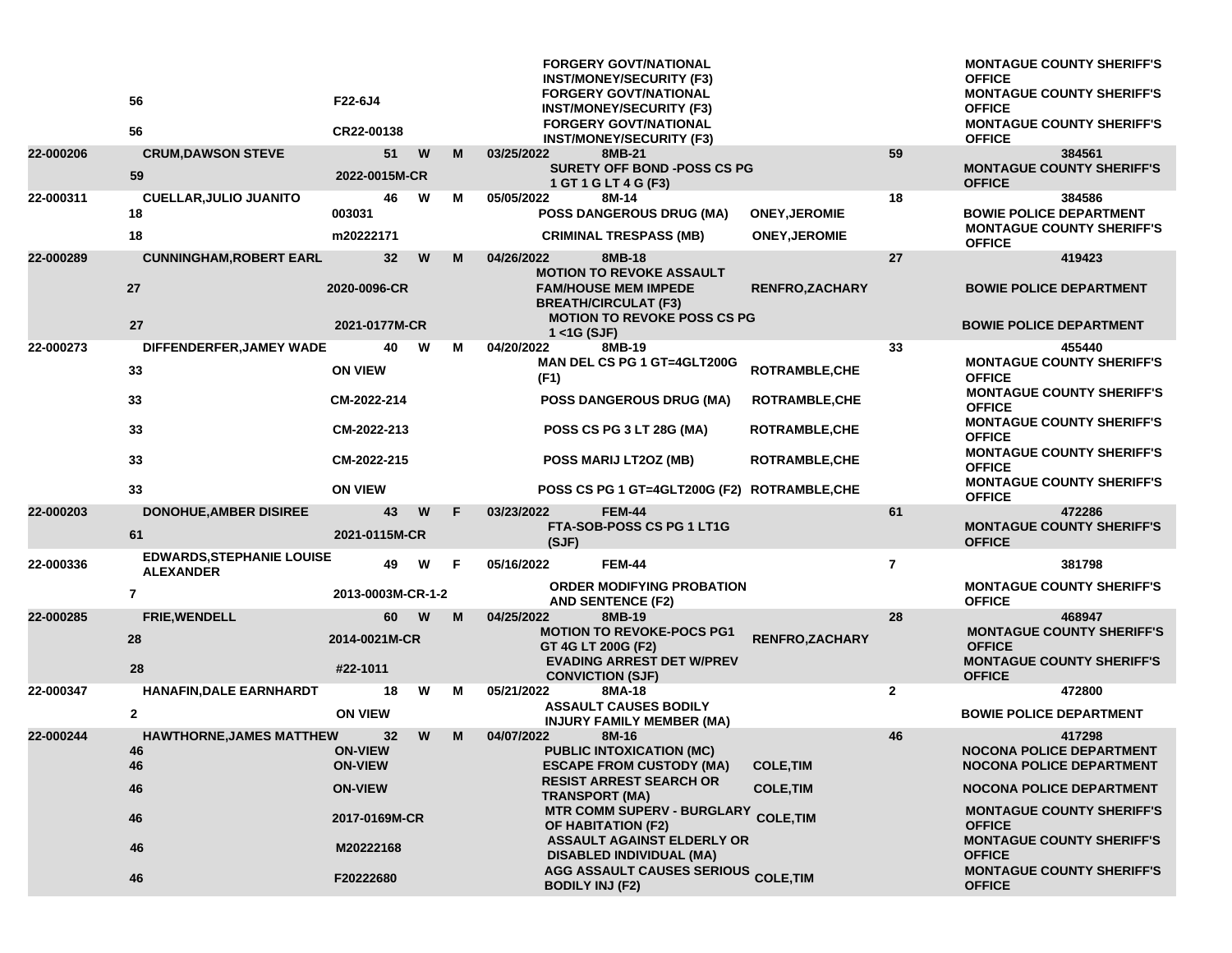|           | 46<br>46                      | M20222169<br>2017-0171M-CR |         |   |   | SURETY OFF BOND - DLWI W/ PREV<br><b>CONVICTION/SUSPENSION W/O</b><br><b>FINANCIAL RESPONSIBILTY (MB)</b><br><b>MTR - BURGLARY OF HABITATION</b> |                      |     | <b>MONTAGUE COUNTY SHERIFF'S</b><br><b>OFFICE</b><br><b>MONTAGUE COUNTY SHERIFF'S</b> |
|-----------|-------------------------------|----------------------------|---------|---|---|--------------------------------------------------------------------------------------------------------------------------------------------------|----------------------|-----|---------------------------------------------------------------------------------------|
| 21-000295 | HERNANDEZ, OSCAR ALFREDO      |                            | 26<br>н |   | М | (F2)<br>05/21/2021<br>$1M-47$                                                                                                                    |                      | 367 | <b>OFFICE</b><br>469754                                                               |
|           | 367                           | F2021568                   |         |   |   | <b>SOB - SEXUAL ASSAULT IN</b><br><b>DISASTER AREA (F1)</b>                                                                                      | <b>ODOM,LANHON</b>   |     | <b>TEXAS DEPARTMENT OF PUBLIC</b><br><b>SAF</b>                                       |
|           | 367                           | PRL2105000127              |         |   |   | ICE HOLD ()                                                                                                                                      | <b>ODOM,LANHON</b>   |     | TEXAS DEPARTMENT OF PUBLIC<br><b>SAF</b>                                              |
| 22-000338 | <b>HILL, JOHN CHRISTOPHER</b> |                            | 37<br>W |   | M | 8MA-18<br>05/17/2022                                                                                                                             |                      | 6   | 387392                                                                                |
|           | 6                             | <b>ON-VIEW</b>             |         |   |   | <b>IMPERSONATE PUBLIC SERVANT</b><br>(F3)                                                                                                        |                      |     | <b>BOWIE POLICE DEPARTMENT</b>                                                        |
| 22-000145 | <b>HILLIARD, DAVID BURNS</b>  |                            | W<br>60 |   | м | 02/28/2022<br>8MA-19                                                                                                                             |                      | 84  | 387350                                                                                |
|           | 84                            | 2021-0122M-CR              |         |   |   | <b>FAILURE TO APPEAR-BURG OF</b><br>HAB (SJF)                                                                                                    |                      |     | <b>MONTAGUE COUNTY SHERIFF'S</b><br><b>OFFICE</b>                                     |
|           | 84                            | 17943-01                   |         |   |   | <b>PUBLIC INTOX (MC)</b>                                                                                                                         |                      |     | <b>MONTAGUE COUNTY SHERIFF'S</b><br><b>OFFICE</b>                                     |
| 22-000279 | <b>HOGUE, MASON EDWIN</b>     |                            | 29      | W | M | 04/21/2022<br>8MB-19                                                                                                                             |                      | 32  | 472781                                                                                |
|           | 32                            | <b>ON-VIEW</b>             |         |   |   | <b>FAIL TO IDENTIFY GIVING</b><br><b>FALSE/FICTITIOUS INFO (MB)</b>                                                                              | YANDELL, TRAVIS      |     | <b>BOWIE POLICE DEPARTMENT</b>                                                        |
|           | 32                            | <b>ON-VIEW</b>             |         |   |   | UNAUTH USE OF VEHICLE (SJF)                                                                                                                      | YANDELL, TRAVIS      |     | <b>BOWIE POLICE DEPARTMENT</b>                                                        |
|           | 32                            | <b>ON-VIEW</b>             |         |   |   | <b>POSSESSION OF DRUG</b><br><b>PARAPHERNALIA - CLASS C (MC)</b>                                                                                 |                      |     | <b>BOWIE POLICE DEPARTMENT</b>                                                        |
|           | 32                            | 01-164411                  |         |   |   | THEFT PROP GT=\$2,500LT\$30K<br>(SJF)                                                                                                            | YANDELL, TRAVIS      |     | <b>BOWIE POLICE DEPARTMENT</b>                                                        |
|           | 32                            | 01-164567                  |         |   |   | <b>CREDIT CARD OR DEBIT CARD</b><br><b>ABUSE (SJF)</b>                                                                                           | YANDELL, TRAVIS      |     | <b>BOWIE POLICE DEPARTMENT</b>                                                        |
|           | 32                            | 01-164719                  |         |   |   | <b>BURGLARY OF VEHICLE (MA)</b>                                                                                                                  |                      |     | <b>BOWIE POLICE DEPARTMENT</b>                                                        |
|           | 32                            | 003025                     |         |   |   | POSS CS PG 1 LT1G (SJF)<br>THEFT PROP GT=\$2,500LT\$30K                                                                                          | YANDELL, TRAVIS      |     | <b>BOWIE POLICE DEPARTMENT</b>                                                        |
|           | 32                            | 01-164824                  |         |   |   | (SJF)                                                                                                                                            |                      |     | <b>BOWIE POLICE DEPARTMENT</b>                                                        |
|           | 32<br>32                      | 01-164876<br>W-2022-00049  |         |   |   | UNAUTH USE OF VEHICLE (SJF) YANDELL, TRAVIS<br>THEFT PROP GT=\$30KLT\$150K (F3)                                                                  |                      |     | <b>BOWIE POLICE DEPARTMENT</b><br><b>BOWIE POLICE DEPARTMENT</b>                      |
| 22-000258 | <b>HUNEKE, JIMMY LEE</b>      |                            | 25<br>W |   | м | 04/14/2022<br>8M-14                                                                                                                              |                      | 39  | 469445                                                                                |
|           | 39                            | CF-2022-189                |         |   |   | POSS OR PROMOTION OF CHILD<br><b>PORNOGRAPHY (F3)</b>                                                                                            |                      |     | <b>MONTAGUE COUNTY SHERIFF'S</b><br><b>OFFICE</b>                                     |
|           | 39                            | CF-2022-190                |         |   |   | POSS OR PROMOTION OF CHILD<br><b>PORNOGRAPHY (F2)</b>                                                                                            |                      |     | <b>MONTAGUE COUNTY SHERIFF'S</b><br><b>OFFICE</b>                                     |
|           | 39                            | CF-2022-191                |         |   |   | POSS OR PROMOTION OF CHILD<br><b>PORNOGRAPHY (F3)</b>                                                                                            |                      |     | <b>MONTAGUE COUNTY SHERIFF'S</b><br><b>OFFICE</b>                                     |
|           | 39                            | CF-2022-192                |         |   |   | <b>POSS OR PROMOTION OF CHILD</b><br><b>PORNOGRAPHY (F2)</b>                                                                                     |                      |     | <b>MONTAGUE COUNTY SHERIFF'S</b><br><b>OFFICE</b>                                     |
|           | 39                            | CF-2022-193                |         |   |   | <b>POSS OR PROMOTION OF CHILD</b><br>PORNOGRAPHY (F3)                                                                                            |                      |     | <b>MONTAGUE COUNTY SHERIFF'S</b><br><b>OFFICE</b>                                     |
|           | 39                            | CF-2022-194                |         |   |   | POSS OR PROMOTION OF CHILD<br><b>PORNOGRAPHY (F3)</b>                                                                                            |                      |     | <b>MONTAGUE COUNTY SHERIFF'S</b><br><b>OFFICE</b>                                     |
| 22-000330 | <b>KENT, WILLIAM EARL JR</b>  |                            | W<br>57 |   | M | 05/13/2022<br>8MB-18                                                                                                                             |                      | 10  | 431270                                                                                |
|           | 10                            | <b>ON VIEW</b>             |         |   |   | INJURY CHILD/ELDERLY/DISABLE<br>W/INT BODILY INJ (F3)                                                                                            |                      |     | <b>MONTAGUE COUNTY SHERIFF'S</b><br><b>OFFICE</b>                                     |
| 22-000303 | KIMBRELL, ZACHARY TAYLUR      |                            | W<br>26 |   | М | 05/03/2022<br>8MB-18<br><b>MOTION TO REVOKE COMMUNITY</b>                                                                                        |                      | 20  | 470826                                                                                |
|           | 20                            | 2017-0055M-CR              |         |   |   | <b>SUPERVISION BURGLARY OF</b><br><b>HABITION (F2)</b>                                                                                           | <b>POWERS, BRIAN</b> |     | <b>CLAY COUNTY</b>                                                                    |
|           | 20                            | 2018-0080M-CR              |         |   |   | MOTION TO REVOKE COMMUNITY POWERS, BRIAN<br><b>SUPERVISION POSS MARIJ GT2</b>                                                                    |                      |     | <b>CLAY COUNTY</b>                                                                    |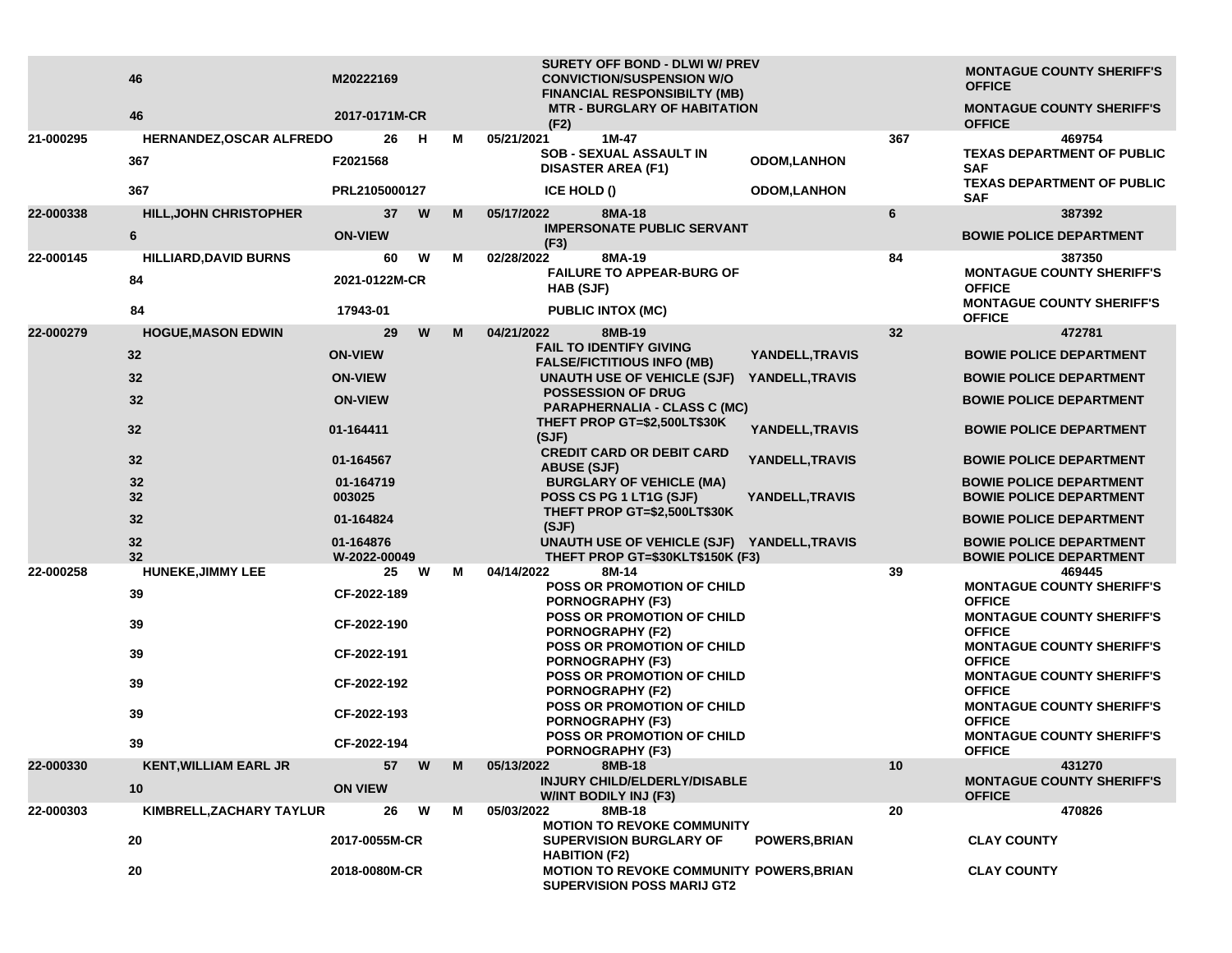|           | 20                                 | CJ-2022-240-D        |      |    | (SJF)              | <b>OZLT=4OZ DRUG FREE ZONE</b><br><b>CRIMINAL MISCHIEF</b>                                                                |                       |              | <b>MONTAGUE COUNTY SHERIFF'S</b>                                 |
|-----------|------------------------------------|----------------------|------|----|--------------------|---------------------------------------------------------------------------------------------------------------------------|-----------------------|--------------|------------------------------------------------------------------|
|           |                                    |                      |      |    |                    | GT=\$100LT\$750 (MB)                                                                                                      |                       |              | <b>OFFICE</b>                                                    |
| 22-000212 | <b>KNOWLES, THOMAS MYRON</b><br>58 | 34<br><b>ON VIEW</b> | W    | м  | 03/26/2022<br>(F2) | 8MB-21<br><b>MAN DEL CS PG 1 GT=1GLT4G</b>                                                                                | <b>RENFRO,ZACHARY</b> | 58           | 423250<br><b>MONTAGUE COUNTY SHERIFF'S</b><br><b>OFFICE</b>      |
|           | 58                                 | <b>ON VIEW</b>       |      |    |                    | <b>RESIST ARREST SEARCH OR</b><br><b>TRANSPORT (MA)</b>                                                                   | RENFRO, ZACHARY       |              | <b>MONTAGUE COUNTY SHERIFF'S</b><br><b>OFFICE</b>                |
|           | 58                                 | 1707344D             |      |    |                    | <b>POSS CS PG 1/1-B LT 1G (SJF)</b>                                                                                       |                       |              | <b>MONTAGUE COUNTY SHERIFF'S</b><br><b>OFFICE</b>                |
|           | 58                                 | F20222675            |      |    |                    | FAIL TO COMPLY SEX OFF DUTY<br>TO REG LIFE/90 DAY (F2)                                                                    | RENFRO, ZACHARY,      |              | <b>MONTAGUE COUNTY SHERIFF'S</b><br><b>OFFICE</b>                |
| 22-000299 | <b>LEE, CLINTON GLEN</b>           | 41                   | W    | м  | 04/29/2022         | 8MB-21                                                                                                                    |                       | 24           | 470666                                                           |
|           | 24                                 | 2021-0186M-CR        |      |    |                    | MTP-POSS CS PG 1 LT1G (SJF)                                                                                               | <b>COLE.TIM</b>       |              | <b>MONTAGUE COUNTY SHERIFF'S</b><br><b>OFFICE</b>                |
|           | 24                                 | 21-066               |      |    |                    | DRIVING W/LIC INV - ODBF (MB)                                                                                             |                       |              | <b>MONTAGUE COUNTY SHERIFF'S</b><br><b>OFFICE</b>                |
|           | 24                                 | M20222178            |      |    |                    | SOB /ASSAULY CAUSES BODILY<br>INJ/ FAM MMEMBER (MA)                                                                       |                       |              | <b>MONTAGUE COUNTY SHERIFF'S</b><br><b>OFFICE</b>                |
| 22-000254 | <b>LIRA, MIGUEL ANGEL</b>          | 38                   | H    | м  | 04/14/2022         | <b>TRS-48</b>                                                                                                             |                       | 39           | 469884                                                           |
|           | 39                                 | 2021-0013M-CR        |      |    | (SJF)              | <b>MTR COMMUNITY</b><br>SUPERVISION-POSS CS PG 1 LT1G YANDELL, TRAVIS                                                     |                       |              | <b>MONTAGUE COUNTY SHERIFF'S</b><br><b>OFFICE</b>                |
|           | 39                                 | 13282-01             |      |    |                    | <b>POSSESSION OF DRUG</b><br><b>PARAPHERNALIA - CLASS C (MC)</b>                                                          |                       |              | <b>MONTAGUE COUNTY SHERIFF'S</b><br><b>OFFICE</b>                |
|           | 39                                 | CM-2021-205          |      |    |                    | <b>S.O.B. / THEFT PROP</b><br>GT=\$750LT\$2,500 (MA)                                                                      |                       |              | <b>MONTAGUE COUNTY SHERIFF'S</b><br><b>OFFICE</b>                |
| 22-000291 | <b>LOWERY, MELISSA LYNN</b>        | 41                   | W    | F. | 04/27/2022         | <b>FEM-43</b>                                                                                                             |                       | 26           | 469767                                                           |
|           | 26                                 | 0500067095           |      |    |                    | <b>CAPIAS - UNAUTHORIZED</b><br><b>BURNING (MC)</b>                                                                       |                       |              | <b>BOWIE POLICE DEPARTMENT</b>                                   |
|           | 26                                 | 0500066851           |      |    |                    | <b>CAPIAS - UNAUTHORIZED</b><br><b>BURNING (MC)</b>                                                                       |                       |              | <b>BOWIE POLICE DEPARTMENT</b>                                   |
|           | 26<br>26                           | 0500067332<br>003021 |      |    | ARSON (F2)         | <b>UNAUTHORIZED BURNING (MC)</b>                                                                                          | <b>JORDAN, COLLIN</b> |              | <b>BOWIE POLICE DEPARTMENT</b><br><b>BOWIE POLICE DEPARTMENT</b> |
| 22-000228 | <b>MINYARD, RICHARD LAWRENCE</b>   | 29                   | W    | м  | 04/01/2022         | 8MB-19                                                                                                                    |                       | 52           | 472381                                                           |
|           | 52                                 | 2021-0200M-CR        |      |    | (F3)               | FTA - POSS CS PG 1 GT=1GLT4G                                                                                              | <b>ALLEN, LAUREN</b>  |              | <b>MONTAGUE COUNTY SHERIFF'S</b><br><b>OFFICE</b>                |
| 22-000022 | <b>NEISS, JERRY ALAN</b>           | 35                   | W    | м  | 01/12/2022         | 1M-46                                                                                                                     |                       | 131          | 464970                                                           |
|           | 131                                | F20212625            |      |    |                    | <b>FAIL TO COMPLY SEX OFF DUTY</b><br>TO REG LIFE/ANNUAL (F3)                                                             | <b>JORDAN, COLLIN</b> |              | <b>MONTAGUE COUNTY SHERIFF'S</b><br><b>OFFICE</b>                |
| 22-000216 | <b>NEWSOME, SONIA DANN</b>         | 46                   | W    | F. | 03/28/2022         | <b>FEM-43</b>                                                                                                             |                       | 56           | 472757                                                           |
|           | 56                                 | F20222667            |      |    |                    | <b>FORGERY GOVT/NATIONAL</b><br><b>INST/MONEY/SECURITY (F3)</b>                                                           | <b>MARSH, LEE ANN</b> |              | <b>MONTAGUE COUNTY SHERIFF'S</b><br><b>OFFICE</b>                |
|           | 56                                 | F20222668            |      |    |                    | <b>FORGERY GOVT/NATIONAL</b><br><b>INST/MONEY/SECURITY (F3)</b>                                                           | Marsh, Lee Ann        |              | <b>MONTAGUE COUNTY SHERIFF'S</b><br><b>OFFICE</b>                |
| 22-000243 | <b>OWENS, ANGELA MICHELLE</b>      | 37                   | W    |    | 04/06/2022         | FEM-44                                                                                                                    |                       | 47           | 458568                                                           |
|           | 47                                 | 2021-0040M-CR        |      |    |                    | <b>FAILURE TO APPEAR DECLARING</b><br><b>BOND INSUFFICIENT UNAUTH USEROTRAMBLE, CHE</b><br>OF VEHICLE (SJF)               |                       |              | <b>MONTAGUE COUNTY SHERIFF'S</b><br><b>OFFICE</b>                |
|           | 47                                 | 2021-0067M-CR        |      |    |                    | <b>FAILURE TO APPEAR-DECLARING</b><br><b>BOND INSUFFICIENT- POSS CS PG ROTRAMBLE, CHE</b><br>1 LT 1 G DRUG FREE ZONE (F3) |                       |              | <b>MONTAGUE COUNTY SHERIFF'S</b><br><b>OFFICE</b>                |
|           | 47                                 | 2021FW003085         |      |    |                    | POSS CS PG 1 GT=1GLT4G (F3)                                                                                               | <b>CUMMINGS,ERICK</b> |              | <b>MONTAGUE COUNTY SHERIFF'S</b><br><b>OFFICE</b>                |
| 22-000348 | <b>PARR, DEMI NICOLE</b>           |                      | 21 W | F. | 05/22/2022         | <b>SEG-25</b>                                                                                                             |                       | $\mathbf{1}$ | 472138                                                           |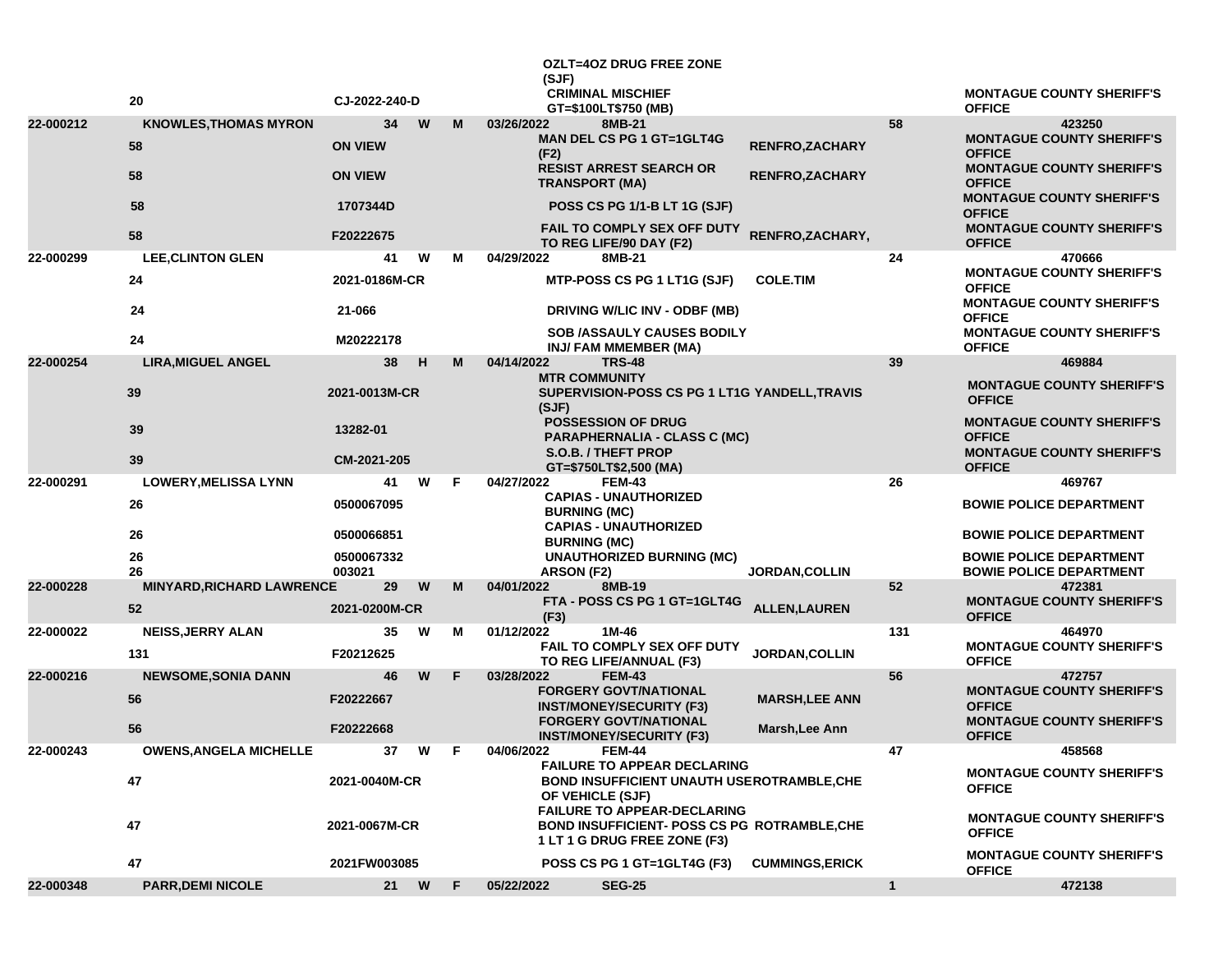|           | $\mathbf{1}$                      | <b>ON VIEW</b>         |    | <b>RESIST ARREST SEARCH OR</b><br><b>TRANSPORT (MA)</b>                      |                        |     | <b>BOWIE POLICE DEPARTMENT</b>                                                        |
|-----------|-----------------------------------|------------------------|----|------------------------------------------------------------------------------|------------------------|-----|---------------------------------------------------------------------------------------|
|           | $\mathbf{1}$                      | 2021-0041M-CR          |    | <b>CAPIAS MTP - EVADING ARREST</b><br>DET W/VEH (F3)                         |                        |     | <b>BOWIE POLICE DEPARTMENT</b>                                                        |
| 21-000266 | <b>SANDERS, LANE JOSEPH</b>       | W<br>25                | М  | 05/07/2021<br>8M-14                                                          |                        | 381 | 471332                                                                                |
|           | 381                               | 2020-0133M-CR          |    | MTP - POSS CS PG 1<br>GT=4GLT200G (F2)<br><b>MTP - EVADING ARREST</b>        | <b>WILLIAMS, ROGER</b> |     | <b>BOWIE POLICE DEPARTMENT</b>                                                        |
|           | 381                               | 2020-0134M-CR          |    | <b>DETENTION W/VEH OR</b><br><b>WATERCRAFT (SJF)</b>                         | Williams, Roger        |     | <b>BOWIE POLICE DEPARTMENT</b>                                                        |
|           | 381                               | <b>ON VIEW</b>         |    | <b>RESIST ARREST SEARCH OR</b><br><b>TRANSPORT (MA)</b>                      | Williams, Roger        |     | <b>BOWIE POLICE DEPARTMENT</b>                                                        |
| 22-000257 | <b>SNIDER, KENNETH CHARLES</b>    | 44<br>W                | М  | 04/14/2022<br>8MA-19                                                         |                        | 39  | 392980                                                                                |
|           | 39                                | 2018-0219M-CR          |    | MTR - POSS CS PG 1 LT1G (SJF)                                                | <b>RENFRO,ZACHARY</b>  |     | <b>MONTAGUE COUNTY SHERIFF'S</b><br><b>OFFICE</b><br><b>MONTAGUE COUNTY SHERIFF'S</b> |
|           | 39                                | 003020                 |    | <b>SOB-POSS MARIJ LT2OZ (MB)</b>                                             | <b>RENFRO, ZACHARY</b> |     | <b>OFFICE</b>                                                                         |
|           | 39                                | <b>ON VIEW</b>         |    | POSS CS PG 1 LT1G DRUG FREE<br>ZONE (F3)                                     | RENFRO, ZACHARY        |     | <b>MONTAGUE COUNTY SHERIFF'S</b><br><b>OFFICE</b>                                     |
|           | 39                                | <b>ON VIEW</b>         |    | <b>DRIVING W/LIC INV W/PREV</b><br><b>CONV/SUSP/W/O FIN RES (MB)</b>         |                        |     | <b>MONTAGUE COUNTY SHERIFF'S</b><br><b>OFFICE</b>                                     |
| 22-000026 | <b>STEWART, SILVER SHADOW</b>     | 25<br>W                | М  | 01/14/2022<br><b>TRS-48</b>                                                  |                        | 129 | 469271                                                                                |
|           | 129                               | <b>ON VIEW</b>         |    | <b>MAN DEL CS PG 2 OR 2-A</b><br>GT=4GLT400G (F1)                            | <b>JORDAN, COLLIN</b>  |     | <b>MONTAGUE COUNTY SHERIFF'S</b><br><b>OFFICE</b>                                     |
|           | 129                               | <b>ON VIEW</b>         |    | POSS MARIJ GT4OZLT=5LBS (SJF) JORDAN, COLLIN                                 |                        |     | <b>MONTAGUE COUNTY SHERIFF'S</b><br><b>OFFICE</b>                                     |
|           | 129                               | <b>ON VIEW</b>         |    | THEFT PROP GT=\$2,500LT\$30K<br>(SJF)                                        | JORDAN, COLIN          |     | <b>MONTAGUE COUNTY SHERIFF'S</b><br><b>OFFICE</b>                                     |
|           | 129                               | <b>ON VIEW</b>         |    | <b>MAN DEL CS PG 1 GT=1GLT4G</b><br>(F2)                                     | JORDAN, COLLIN         |     | <b>MONTAGUE COUNTY SHERIFF'S</b><br><b>OFFICE</b>                                     |
|           | 129                               | <b>ON VIEW</b>         |    | <b>IMPERSONATE PUBLIC SERVANT</b><br>(F3)<br><b>MOTION TO PROCEED W/ ADJ</b> | JORDAN, COLLIN         |     | <b>MONTAGUE COUNTY SHERIFF'S</b><br><b>OFFICE</b><br><b>MONTAGUE COUNTY SHERIFF'S</b> |
|           | 129                               | 2021-0001M-CR          |    | GUILT-POSS CS PG1<1G (SJF)                                                   |                        |     | <b>OFFICE</b><br><b>MONTAGUE COUNTY SHERIFF'S</b>                                     |
|           | 129                               | M20222151              |    | <b>BURGLARY OF VEHICLE (MA)</b>                                              | <b>JORDAN, COLLIN</b>  |     | <b>OFFICE</b>                                                                         |
| 22-000310 | <b>STRICKLAND, SHELLEE RENA</b>   | 47<br>W                | F  | <b>FEM-43</b><br>05/05/2022<br><b>FAILURE TO APPEAR DECLARING</b>            |                        | 18  | 472282                                                                                |
|           | 18                                | 2021-0129M-CR          |    | <b>BOND INSUFFICIENT- POSS CS PG YANDELL, TRAVIS</b><br>1 LT 1 G (SJF)       |                        |     | <b>MONTAGUE COUNTY SHERIFF'S</b><br><b>OFFICE</b>                                     |
|           | 18                                | M20222174              |    | <b>SURETY OFF BOND - POSS MARIJ</b><br><b>LT 20Z (MB)</b>                    |                        |     | <b>MONTAGUE COUNTY SHERIFF'S</b><br><b>OFFICE</b>                                     |
| 22-000342 | <b>THOMAS, CASSANDRA MERCEDES</b> | 32<br>W                | F. | 05/18/2022<br><b>FEM-43</b><br><b>MTP-PROH SUBSTANCE/ITEM IN</b>             |                        | 5   | 471034<br><b>MONTAGUE COUNTY SHERIFF'S</b>                                            |
|           | 5                                 | 2021-0152M-CR          |    | <b>CORR/CIV COM FACILITY (F3)</b>                                            |                        |     | <b>OFFICE</b>                                                                         |
|           | 5                                 | 000000                 |    | POSS CS PG 1 LT1G DRUG FREE<br>ZONE (F3)                                     |                        |     |                                                                                       |
| 22-000334 | <b>TOWERY, CHRISTOPHER JAMES</b>  | 45<br>W                | M  | 05/15/2022<br><b>SEG-23</b>                                                  |                        | 8   | 469602                                                                                |
| 22-000287 | 8<br><b>WHITFIELD, DON LEE</b>    | <b>ON VEIW</b><br>20 W | М  | <b>UNAUTH USE OF VEHICLE (SJF)</b><br>04/25/2022<br>8MA-18                   |                        | 28  | <b>NOCONA POLICE DEPARTMENT</b><br>472260                                             |
|           | 28                                | 2020-0162M-CR          |    | JUDGMENT-ASSAULT PUBLIC<br><b>SERVANT (F3)</b>                               |                        |     | <b>MONTAGUE COUNTY SHERIFF'S</b><br><b>OFFICE</b>                                     |
| 22-000318 | <b>WHITFIELD, WELDON WILLIAM</b>  | 41<br>W                | M  | 8MA-19<br>05/09/2022                                                         |                        | 14  | 463595                                                                                |
|           | 14                                | 0500066023             |    | <b>FAILURE TO APPEAR (MC)</b>                                                |                        |     | <b>MONTAGUE COUNTY SHERIFF'S</b><br><b>OFFICE</b>                                     |
|           | 14                                | 0500065915             |    |                                                                              |                        |     |                                                                                       |